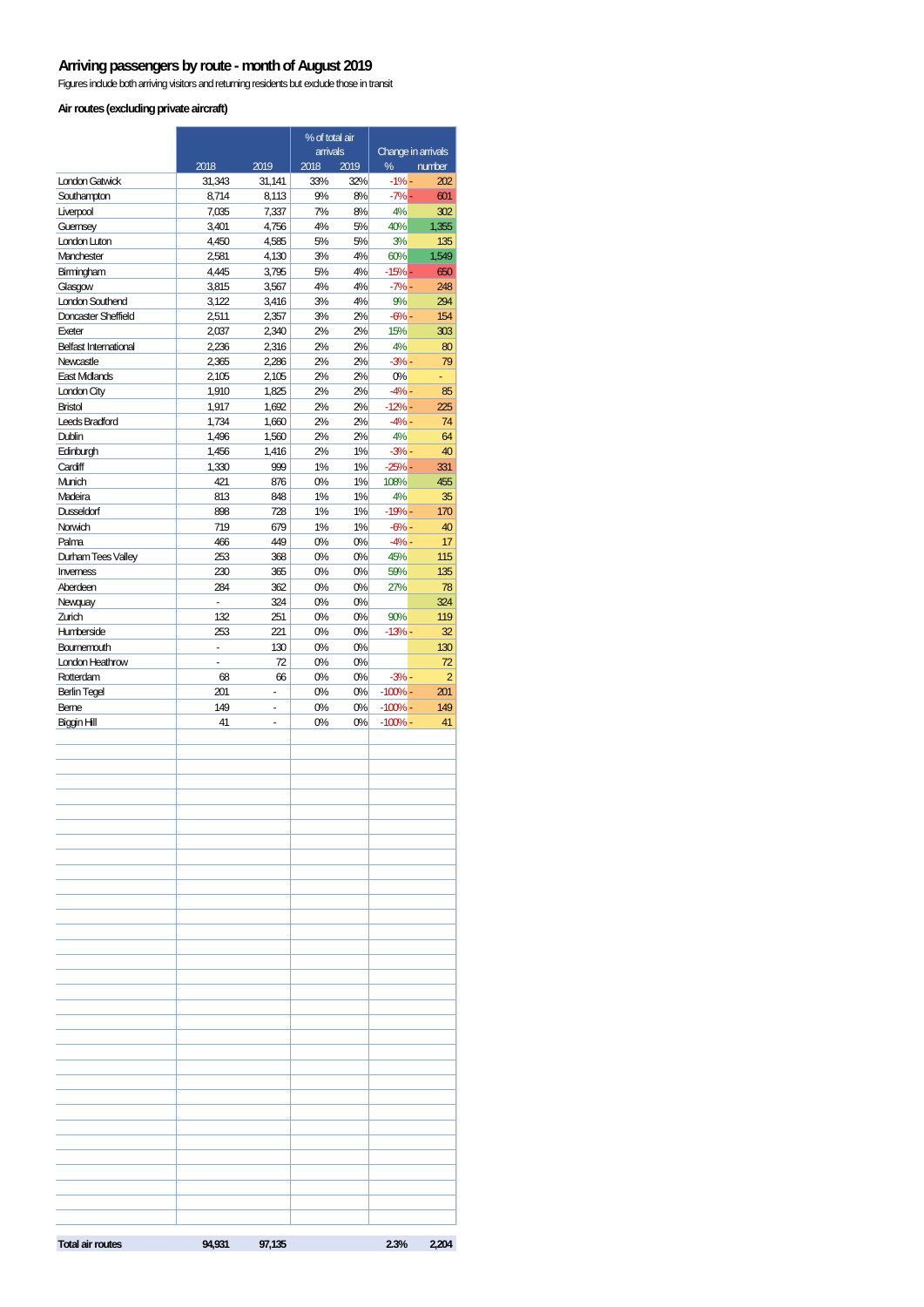# **Arriving passengers by route - month of August 2019**

Figures include both arriving visitors and returning residents but exclude those in transit

## **Sea routes**

|                           |        |        | % of total sea<br><b>arrivals</b> |      | Change in arrivals |        |
|---------------------------|--------|--------|-----------------------------------|------|--------------------|--------|
|                           | 2018   | 2019   | 2018                              | 2019 | $\%$               | number |
| St Malo                   | 32,449 | 31,929 | 51%                               | 50%  | $-2\%$ -           | 520    |
| Poole                     | 9,241  | 8,909  | 14%                               | 14%  | $-4% -$            | 332    |
| Guernsey                  | 7,079  | 6,035  | 11%                               | 9%   | $-15% -$           | 1,044  |
| <b>Visiting Yachtsmen</b> | 5,679  | 5,412  | 9%                                | 8%   | $-5% -$            | 267    |
| Granville                 | 4,171  | 3,982  | 7%                                | 6%   | $-5% -$            | 189    |
| Portsmouth                | 1,430  | 1,178  | 2%                                | 2%   | $-18% -$           | 252    |
| Carteret                  | 1,128  | 3,339  | 2%                                | 5%   | 196%               | 2,211  |
| <b>Sark</b>               | 566    | 1,782  | 1%                                | 3%   | 215%               | 1,216  |
| Cruise Ship               | 2,117  | 1,471  | 3%                                | 2%   | $-31% -$           | 646    |
| <b>Dielette</b>           | 90     | 259    | 0%                                | 0%   | 188%               | 169    |
|                           |        |        |                                   |      |                    |        |
| <b>Total sea routes</b>   | 63,950 | 64,296 |                                   |      | 0.5%               | 346    |

#### **Air and Sea combined**

|                              |         |         | share of arrivals by |      |                    |        |
|------------------------------|---------|---------|----------------------|------|--------------------|--------|
|                              |         |         | ar                   |      | Change in arrivals |        |
|                              | 2018    | 2019    | 2018                 | 2019 | $\mathcal{A}$      | number |
| Total arrivals (air and sea) | 158,881 | 161.431 | 60%                  | 60%  | 1.6%               | 2,550  |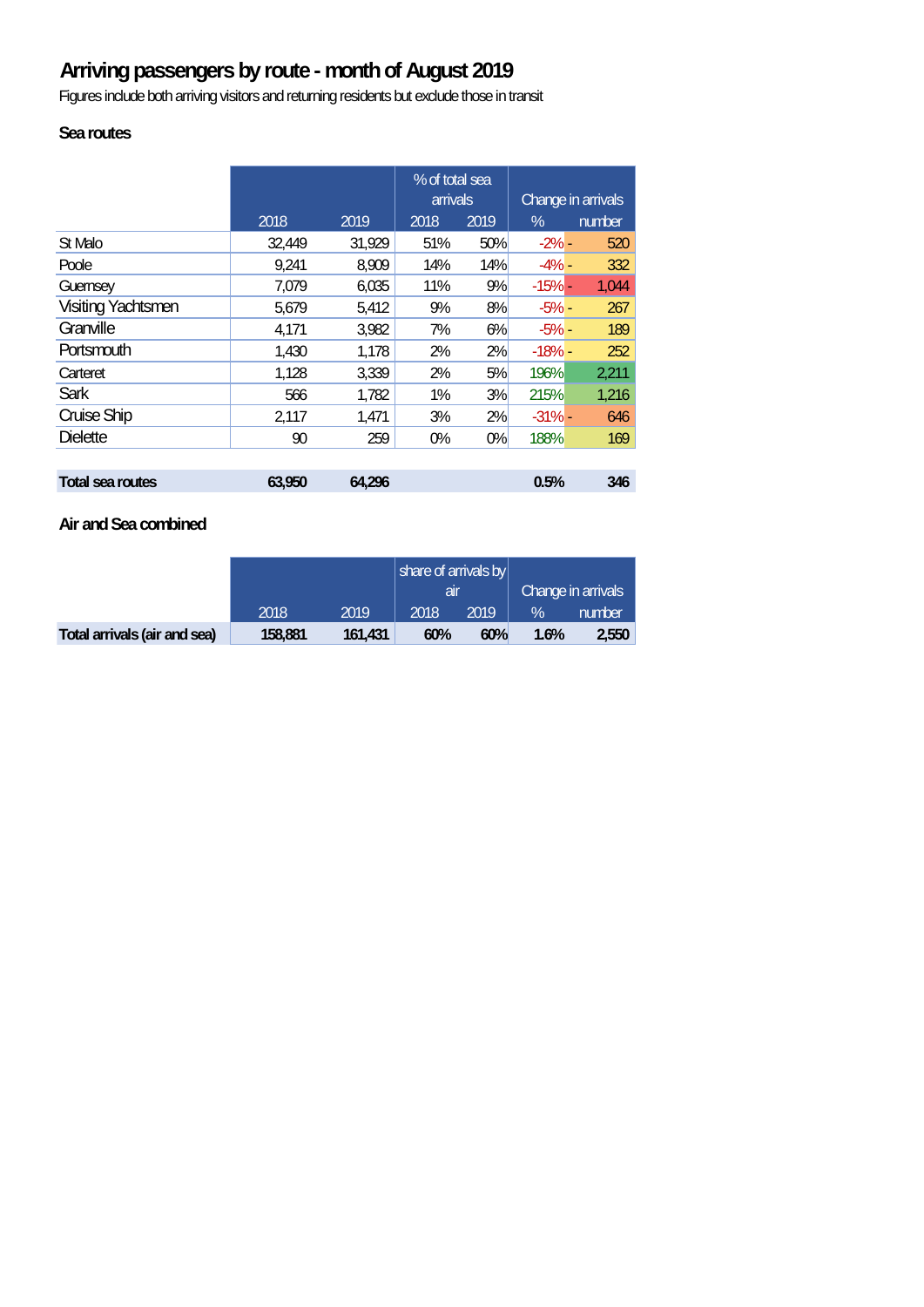#### **Arriving passengers by route - Year-to-date 2019**

Figures include both arriving visitors and returning residents but exclude those in transit

#### **Air routes (excluding private aircraft)**

|                                          |                                |                  | % of total air   |          | Change in arrivals   |              |
|------------------------------------------|--------------------------------|------------------|------------------|----------|----------------------|--------------|
|                                          | 2018                           | 2019             | arrivals<br>2018 | 2019     | ℅                    | number       |
| <b>London Gatwick</b>                    | 220,672                        | 229,115          | 39%              | 39%      | 4%                   | 8,443        |
| Southampton                              | 56,512                         | 54,267           | 10%              | 9%       | -4% -                | 2,245        |
| Liverpool                                | 43,769                         | 49,623           | 8%               | 8%       | 13%                  | 5,854        |
| Guernsey                                 | 27,872                         | 33,093           | 5%               | 6%       | 19%                  | 5,221        |
| Birmingham                               | 25.882                         | 22,972           | 5%               | 4%       | $-11\%$ -            | 2,910        |
| London Luton                             | 18,870                         | 20,268           | 3%               | 3%       | 7%                   | 1,398        |
| Manchester                               | 15,791                         | 18,458           | 3%               | 3%       | 17%                  | 2,667        |
| Glasgow<br>Exeter                        | 19,354<br>14,910               | 18,190<br>15,572 | 3%<br>3%         | 3%<br>3% | $-6% -$<br>4%        | 1,164<br>662 |
| <b>London Southend</b>                   | 9,791                          | 14,718           | 2%               | 3%       | 50%                  | 4,927        |
| <b>East Midlands</b>                     | 12,653                         | 11,781           | 2%               | 2%       | $-7% -$              | 872          |
| London City                              | 11,793                         | 11,642           | 2%               | 2%       | $-1\%$ -             | 151          |
| Doncaster Sheffield                      | 11,893                         | 11,365           | 2%               | 2%       | $-4% -$              | 528          |
| Newcastle                                | 10,165                         | 10,168           | 2%               | 2%       | 0%                   | з            |
| <b>Bristol</b>                           | 9,139                          | 9,295            | 2%               | 2%       | 2%                   | 156          |
| <b>Belfast International</b>             | 8,473                          | 8,334            | 1%               | 1%       | $-2% -$              | 139          |
| Edinburgh                                | 7,355                          | 7,111            | 1%               | 1%       | $-3%$ -              | 244          |
| Dubin                                    | 6,183                          | 6,029            | 1%               | 1%       | $-2\%$ -             | 154          |
| Cardiff<br>Leeds Bradford                | 7,014<br>5,390                 | 5,685<br>4,905   | 1%<br>1%         | 1%<br>1% | $-19% -$<br>$-9% -$  | 1.329<br>485 |
| Madeira                                  | 3,689                          | 3,869            | 1%               | 1%       | 5%                   | 180          |
| <b>Dusseldorf</b>                        | 3,928                          | 2,845            | 1%               | 0%       | $-28%$ -             | 1,083        |
| Munich                                   | 1,655                          | 2,755            | 0%               | 0%       | 66%                  | 1,100        |
| Norwich                                  | 2,606                          | 2,314            | 0%               | 0%       | $-11% -$             | 292          |
| Palma                                    | 1,489                          | 1,405            | 0%               | 0%       | $-6% -$              | 84           |
| Aberdeen                                 | 1,068                          | 1,242            | 0%               | 0%       | 16%                  | 174          |
| Durham Tees Valley                       | 1,049                          | 1,192            | 0%               | 0%       | 14%                  | 143          |
| Tenerife                                 | 1,291                          | 1,116            | 0%               | 0%       | $-14% -$             | 175          |
| Newquay                                  | ÷,                             | 955              | 0%               | 0%       |                      | 955          |
| Zurich<br>Inverness                      | 654<br>761                     | 920<br>906       | 0%<br>0%         | 0%<br>0% | 41%<br>19%           | 266<br>145   |
| Geneva                                   | 937                            | 882              | 0%               | 0%       | $-6% -$              | 55           |
| Humberside                               | 920                            | 761              | 0%               | 0%       | -17% -               | 159          |
| Bournemouth                              | $\overline{a}$                 | 673              | 0%               | 0%       |                      | 673          |
| Vienna                                   | 348                            | 371              | 0%               | 0%       | 7%                   | 23           |
| Rotterdam                                | 341                            | 359              | 0%               | 0%       | 5%                   | 18           |
| Gibraltar                                |                                | 217              | 0%               | 0%       |                      | 217          |
| Grenoble                                 | 133                            | 206              | 0%               | 0%       | 55%                  | 73           |
| Akureyri Airport                         |                                | 196              | 0%               | 0%       |                      | 196          |
| Malaga                                   | 156                            | 178              | 0%               | 0%       | 14%                  | 22           |
| London Heathrow<br>Rostock-Laage Airport | $\overline{\phantom{a}}$<br>ä, | 122<br>122       | 0%<br>0%         | 0%<br>0% |                      | 122<br>122   |
| Friedrichshafen                          | ä,                             | 104              | 0%               | 0%       |                      | 104          |
| Alderney                                 |                                | 98               | 0%               | 0%       |                      | 98           |
| Dresden                                  | ٠                              | 68               | 0%               | 0%       |                      | 68           |
| Leipzig                                  |                                | 66               | 0%               | 0%       |                      | 66           |
| Luxembourg                               | 74                             | 61               | 0%               | 0%       | $-18%$ -             | 13           |
| Frankfurt                                | ä,                             | 55               | 0%               | 0%       |                      | 55           |
| <b>Berlin Tegel</b>                      | 748                            | 50               | 0%               | 0%       | $-93%$ -             | 698          |
| Kassel                                   | 160                            | 50               | 0%               | 0%       | $-69%$               | 110          |
| Bremen                                   | ٠                              | 46               | 0%               | 0%       |                      | 46           |
| Paderborn                                | ÷,                             | 46               | 0%               | 0%       |                      | 46           |
| Stuttgart<br>Saarbrücken                 | 190<br>٠                       | 40<br>37         | 0%<br>0%         | 0%<br>0% | $-79%$ -             | 150<br>37    |
| Dortmund                                 | ٠                              | 36               | 0%               | 0%       |                      | 36           |
| Munster                                  |                                | 30               | 0%               | 0%       |                      | 30           |
| Seville                                  |                                | 30               | 0%               | 0%       |                      | 30           |
| Erfurt                                   | 156                            | 29               | 0%               | 0%       | $-81% -$             | 127          |
| Braunschweig                             | ٠                              | 19               | 0%               | 0%       |                      | 19           |
| Maastricht                               | ÷.                             | 19               | 0%               | 0%       |                      | 19           |
| Hamburg                                  | 386                            |                  | 0%               | 0%       | $-100%$ -            | 386          |
| Sønderborg                               | 100                            |                  | 0%               | 0%       | $-100%$              | 100          |
| Barcelona                                | 34                             | -                | 0%               | 0%<br>0% | $-100%$              | 34           |
| <b>Basle</b><br>Berne                    | 107<br>612                     |                  | 0%<br>0%         | 0%       | $-100%$ -<br>$-100%$ | 107<br>612   |
| Biggin Hill                              | 41                             |                  | 0%               | 0%       | $-100%$ -            | 41           |
| Faro                                     | 131                            |                  | 0%               | 0%       | $-100%$              | 131          |
| Hanover                                  | 144                            | $\frac{1}{2}$    | 0%               | 0%       | $-100%$              | 144          |
| Madrid                                   | 88                             |                  | 0%               | 0%       | $-100%$              | 88           |
| Salzburg                                 | 130                            |                  | 0%               | 0%       | $-100%$ -            | 130          |
| <b>Total air routes</b>                  | 567,607                        | 587,081          |                  |          | 3.4%                 | 19,474       |